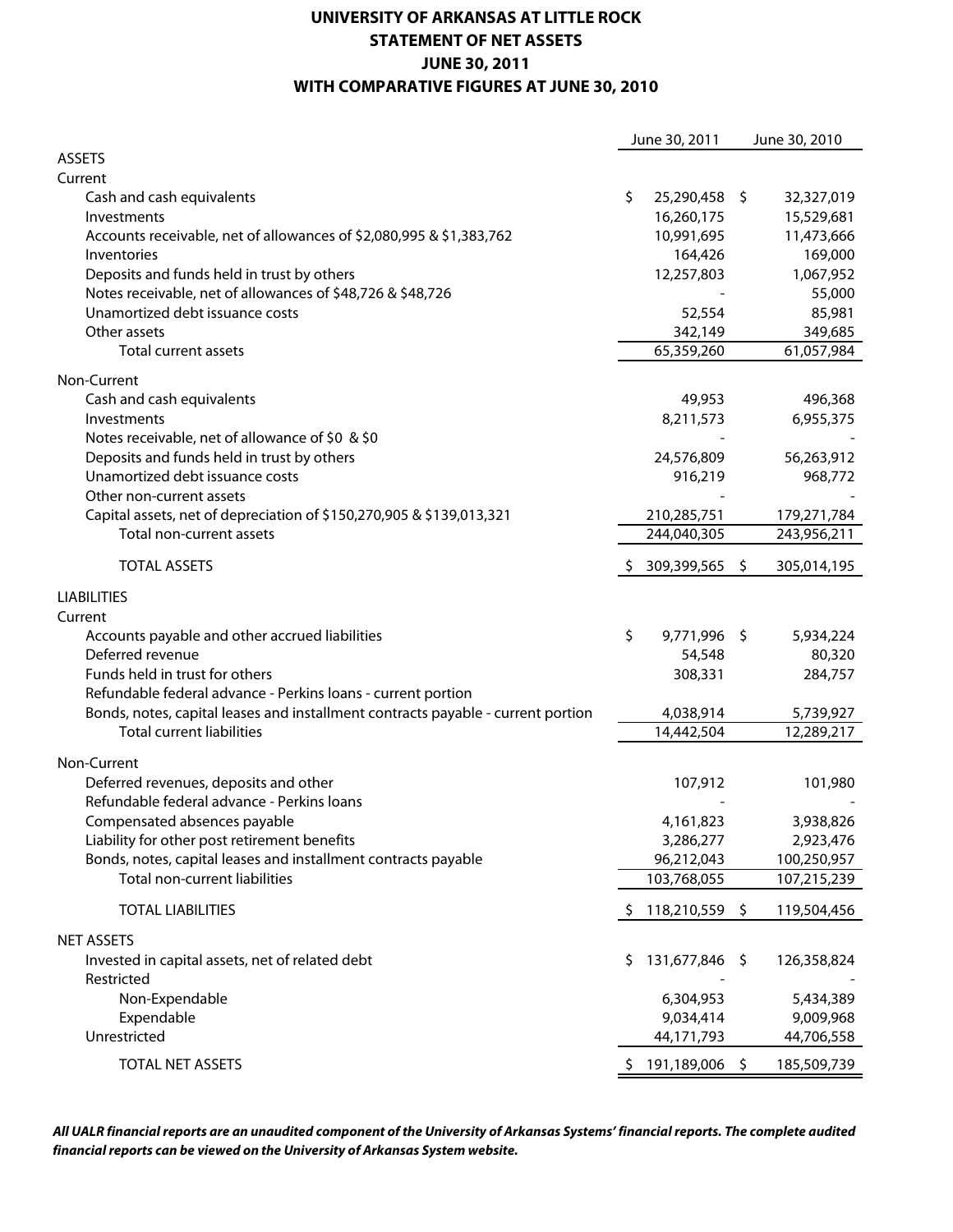## **UNIVERSITY OF ARKANSAS AT LITTLE ROCK STATEMENT OF REVENUES, EXPENSES AND CHANGES IN NET ASSETS FOR THE YEAR ENDED JUNE 30, 2011 WITH COMPARATIVE FIGURES FOR 2010**

|                                                                                     | <b>Year Ended</b> |                         |   |                        |
|-------------------------------------------------------------------------------------|-------------------|-------------------------|---|------------------------|
| <b>Operating Revenues</b>                                                           |                   | June 30, 2011           |   | June 30, 2010          |
| Student tuition & fees, net of scholarship allowances of \$11,987,466 & \$8,548,403 | \$                | 57,701,833 \$           |   | 56,689,715             |
| Federal grants and contracts                                                        |                   | 20,053,071              |   | 19,283,661             |
| State and local grants and contracts                                                |                   | 2,512,829               |   | 3,414,418              |
| Non-governmental grants and contracts                                               |                   | 3,006,007               |   | 2,894,905              |
| Sales and services of educational departments                                       |                   | 2,975,318               |   | 2,659,825              |
| Auxiliary enterprises                                                               |                   |                         |   |                        |
| Athletics, net of scholarship allowances of \$1,388,074 & \$991,745                 |                   | 3,983,471               |   | 3,927,614              |
| Housing/food service, net of scholarship allowances of \$731,890 & \$548,017        |                   | 2,285,071               |   | 2,322,143              |
| Bookstore, net of scholarship allowances of \$163,363 & \$88,505                    |                   | 476,183                 |   | 358,904                |
| Other auxiliary enterprises, net of scholarship allowances of \$0 & \$0             |                   | 2,367,956               |   | 2,272,987              |
| Other operating revenues                                                            |                   | 2,330,561               |   | 1,740,307              |
| Total operating revenues                                                            |                   | 97,692,300              |   | 95,564,479             |
| <b>Operating Expenses</b>                                                           |                   |                         |   |                        |
| Compensation and benefits                                                           |                   | 113,900,296             |   | 110,111,087            |
| Supplies and services                                                               |                   | 35,351,954              |   | 34,461,677             |
| Scholarships and fellowships                                                        |                   | 31,329,027              |   | 23,534,136             |
| Depreciation                                                                        |                   | 12,968,123              |   | 11,611,809             |
| Total operating expenses                                                            |                   | 193,549,400             |   | 179,718,709            |
|                                                                                     |                   |                         |   |                        |
| Operating income (loss)                                                             |                   | (95, 857, 100)          |   | (84, 154, 230)         |
| Non-Operating Revenues (Expenses)                                                   |                   |                         |   |                        |
| State appropriations                                                                |                   | 66,793,761              |   | 65,558,527             |
| Federal grants                                                                      |                   | 21,148,747              |   | 17,896,485             |
| State and local grants                                                              |                   | 9,616,103               |   | 2,401,275              |
| Non-governmental grants                                                             |                   | 758,171                 |   | 612,662                |
| Gifts                                                                               |                   | 2,891,124               |   | 13,678,533             |
| Investment income (net)                                                             |                   | 2,177,802               |   | 3,042,821              |
| Interest on capital asset-related debt                                              |                   | (3,440,874)             |   | (3, 555, 840)          |
| Gain (loss) on disposal of assets                                                   |                   |                         |   | (271, 708)             |
| Other                                                                               |                   | (130,311)               |   |                        |
|                                                                                     |                   | (93, 612)<br>99,720,911 |   | (88,981)<br>99,273,774 |
| Net non-operating revenues<br>Income before other revenues and expenses             |                   | 3,863,811               |   | 15,119,544             |
|                                                                                     |                   |                         |   |                        |
| Other Changes in Net Assets                                                         |                   |                         |   |                        |
| Write-off of assets due to impairment                                               |                   |                         |   |                        |
| Capital appropriations                                                              |                   | 227,000                 |   | 93,750                 |
| Capital grants and gifts                                                            |                   | 1,663,146               |   | 2,017,317              |
| Bond Proceeds from Act 1282 of 2005                                                 |                   |                         |   | 1,193,923              |
| Adjustments to prior year revenues and expenses                                     |                   | (74, 690)               |   | (10, 848)              |
| Other                                                                               |                   |                         |   |                        |
| Total other revenues and expenses                                                   |                   | 1,815,456               |   | 3,294,142              |
| Increase (decrease) in net assets                                                   |                   | 5,679,267               |   | 18,413,686             |
| Net Assets, beginning of year - as originally reported                              |                   | 185,509,739             |   | 167,096,053            |
|                                                                                     |                   |                         |   |                        |
| Net Assets, beginning of year - restated                                            |                   | 185,509,739             |   | 167,096,053            |
| Net Assets, end of year                                                             |                   | 191,189,006             | S | 185,509,739            |
|                                                                                     |                   |                         |   |                        |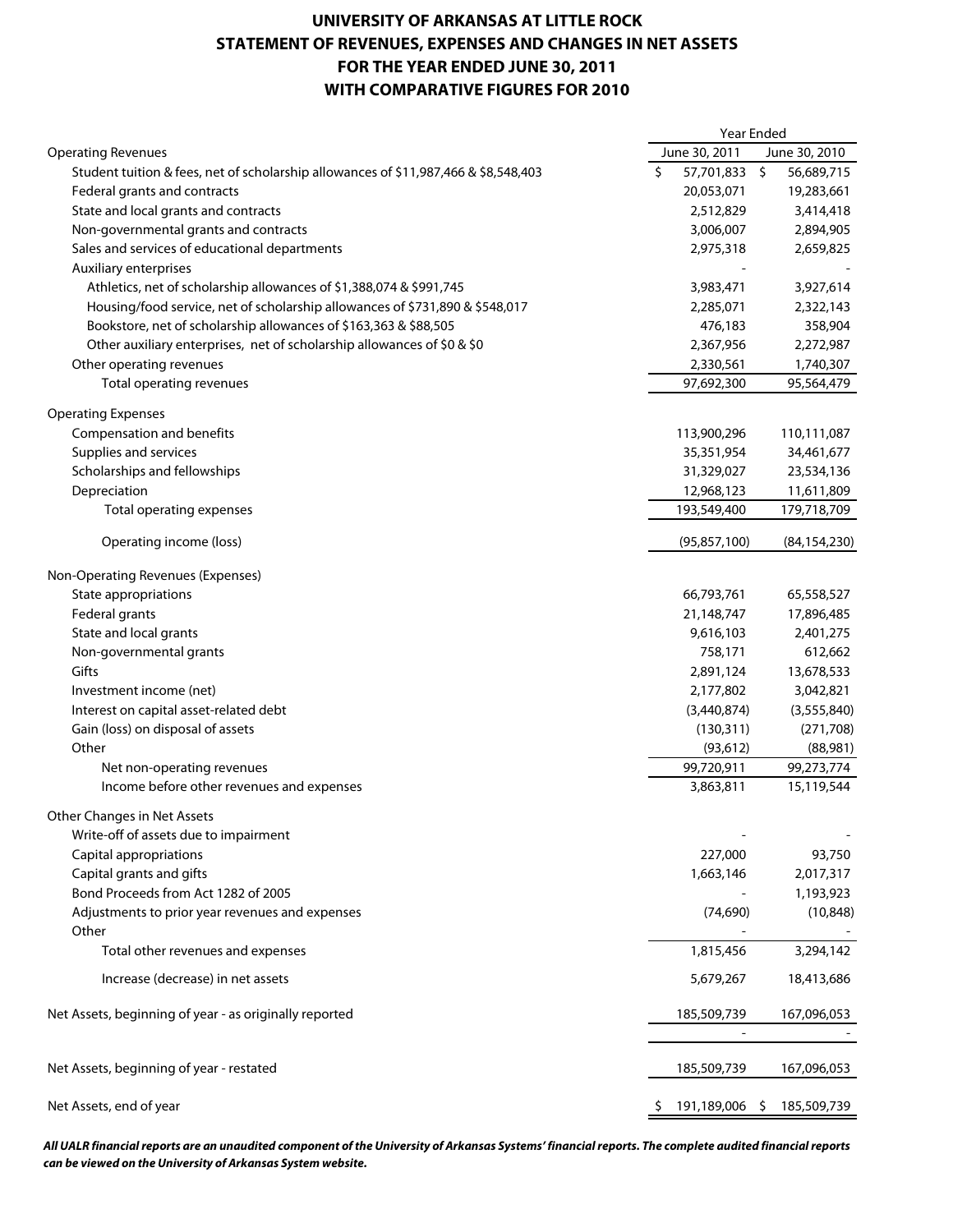## **UNIVERSITY OF ARKANSAS AT LITTLE ROCK STATEMENT OF CASH FLOWS - DIRECT METHOD FOR THE YEAR ENDED JUNE 30, 2011 WITH COMPARATIVE FIGURES FOR 2010**

|                                                                              | Year Ended |                |                          |                |
|------------------------------------------------------------------------------|------------|----------------|--------------------------|----------------|
| Cash Flows from Operating Activities                                         |            | June 30, 2011  |                          | June 30, 2010  |
| Student tuition and fees (net of scholarships)                               | Ŝ.         | 58,543,139     | $\overline{\mathcal{S}}$ | 56,830,200     |
| Patient and insurance payments                                               |            |                |                          |                |
| Federal and county appropriations                                            |            |                |                          |                |
| Grants and contracts                                                         |            | 25,386,014     |                          | 24,538,150     |
| Collection of loans and interest                                             |            |                |                          |                |
| Insurance plan receipts                                                      |            |                |                          |                |
| Auxiliary enterprise revenues:                                               |            |                |                          |                |
| <b>Athletics</b>                                                             |            | 3,919,234      |                          | 4,306,384      |
| Housing and food service                                                     |            | 2,285,981      |                          | 2,323,549      |
| Bookstore                                                                    |            | 476,183        |                          | 358,904        |
|                                                                              |            |                |                          |                |
| Other auxiliary enterprises                                                  |            | 1,650,979      |                          | 1,444,962      |
| Payments to employees                                                        |            | (90, 265, 370) |                          | (88,024,999)   |
| Payment of employee benefits                                                 |            | (22,697,744)   |                          | (22,317,968)   |
| Payments to suppliers                                                        |            | (31, 273, 499) |                          | (32, 289, 073) |
| Loans issued to students                                                     |            |                |                          |                |
| Scholarships and fellowships                                                 |            | (31, 329, 027) |                          | (23, 534, 137) |
| Payments of insurance plan expenses                                          |            |                |                          |                |
| Other receipts (payments)                                                    |            | 5,349,904      |                          | 4,548,450      |
| Net cash provided (used) by operating activities                             |            | (77, 954, 206) |                          | (71, 815, 578) |
| <b>Cash Flows from Noncapital Financing Activities</b>                       |            |                |                          |                |
| State appropriations                                                         |            | 66,793,761     |                          | 65,558,527     |
| Property and sales tax                                                       |            |                |                          |                |
| Gifts and grants for other than capital purposes                             |            |                |                          | 34,588,955     |
|                                                                              |            | 34,414,144     |                          |                |
| Direct Lending, Plus and FFEL loan receipts                                  |            | 62,470,446     |                          | 63,184,783     |
| Direct Lending, Plus and FFEL loan payments                                  |            | (62, 470, 446) |                          | (63, 184, 783) |
| Other agency funds - net                                                     |            | 23,575         |                          | (221, 848)     |
| Net cash provided (used) by noncapital financing activities                  |            | 101,231,480    |                          | 99,925,634     |
| Cash Flows from Capital and Related Financing Activities                     |            |                |                          |                |
| Distributions from trustee of current year bond proceeds & interest earnings |            |                |                          | 6,011,331      |
| Distributions from trustee of prior year bond proceeds & interest earnings   |            | 19,209,178     |                          |                |
| Distributions from debt holders of debt proceeds other than from bonds       |            |                |                          |                |
| Capital appropriations                                                       |            | 227,000        |                          | 93,750         |
| Capital grants and gifts                                                     |            | 1,421,161      |                          | 1,948,032      |
| Property taxes - capital allocation                                          |            |                |                          |                |
| Proceeds from sale of capital assets                                         |            |                |                          |                |
| Bond Proceeds from Act 1282 of 2005                                          |            |                |                          | 1,193,924      |
|                                                                              |            |                |                          |                |
| Purchases of capital assets                                                  |            | (43, 251, 309) |                          | (26, 507, 602) |
| Payments to trustee for bond principal                                       |            | (4,985,000)    |                          | (4,232,162)    |
| Payments to debt holders for principal other than for bonds                  |            | (510, 424)     |                          |                |
| Payments to trustee for interest and fees                                    |            | (2,951,872)    |                          | (2,535,504)    |
| Payments to debt holders for interest and fees other than for bonds          |            | (98, 220)      |                          |                |
| Net cash provided (used) by capital and related financing activities         |            | (30,939,486)   |                          | (24,028,231)   |
| Cash Flows from Investing Activities                                         |            |                |                          |                |
| Proceeds from sales and maturities of investments                            |            | 39,284         |                          | 71,328         |
| Investment income (net of fees)                                              |            | 933,751        |                          | 1,398,670      |
| Purchases of investments                                                     |            | (793, 799)     |                          | (1, 195, 929)  |
| Net cash provided (used) by investing activities                             |            | 179,236        |                          | 274,069        |
|                                                                              |            |                |                          |                |
| Net increase in cash                                                         |            | (7,482,976)    |                          | 4,355,894      |
| Cash, beginning of year                                                      |            | 32,823,387     |                          | 28,467,493     |
| Cash, beginning of year adjustment                                           |            |                |                          |                |
| Cash, end of year                                                            | Ş          | 25,340,411     | $\mathsf{S}$             | 32,823,387     |